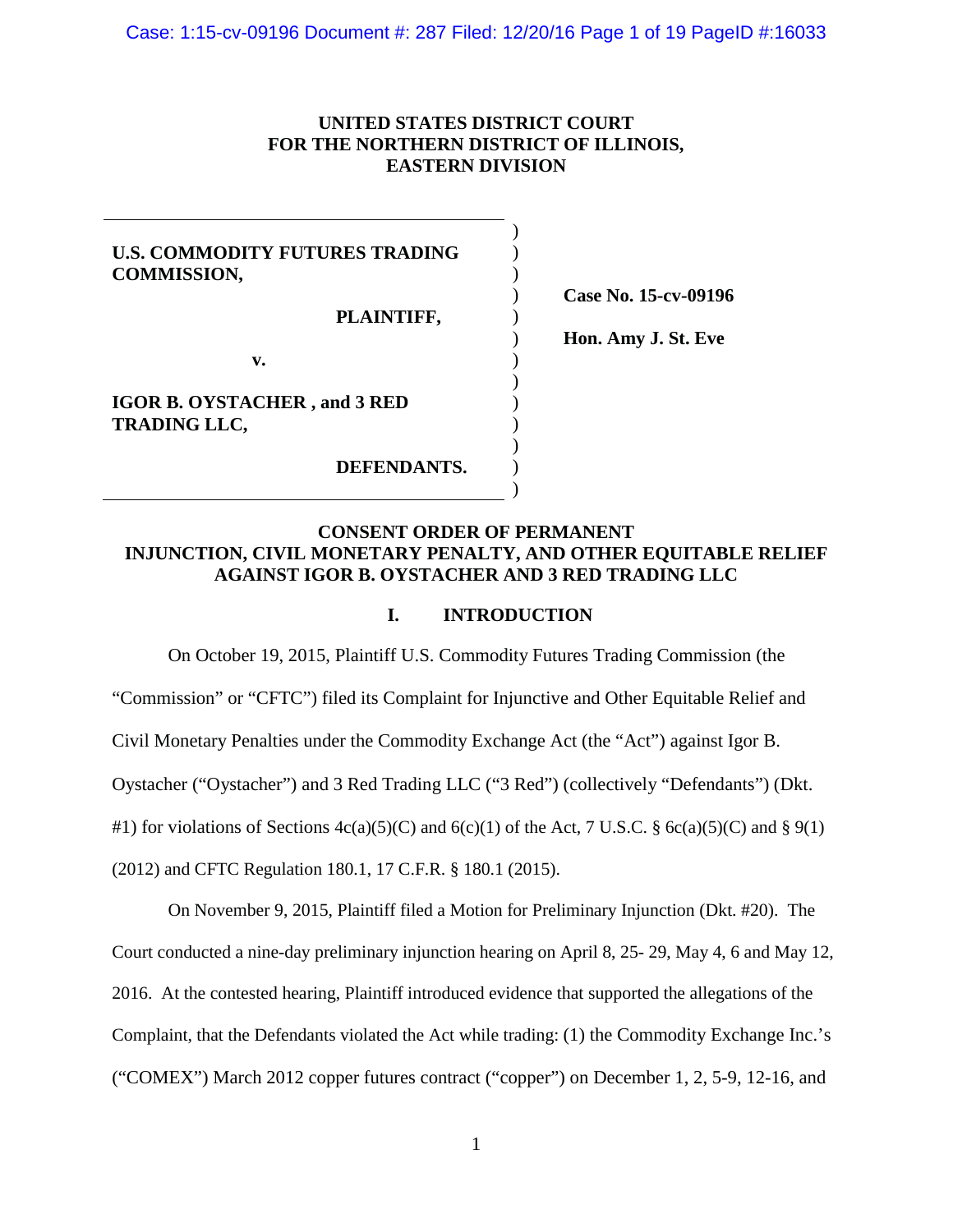#### Case: 1:15-cv-09196 Document #: 287 Filed: 12/20/16 Page 2 of 19 PageID #:16034

19-20, 2011; (2) the New York Mercantile Exchange's ("NYMEX") spot crude oil futures contract ("crude oil") on May 7, 9-11, 2012; (3) the NYMEX's spot month natural gas contract ("natural gas") on November 30 and December 3-4, 2012; (4) the CBOE Futures Exchange's ("CFE") March 2013 volatility index futures contract ("VIX") on February 19-22, 25-28, and March 1, 4-5, 2013, and the April 2013 VIX contract on March 6, 7, 11, 12, 18 and 21, 2013; and (5) the Chicago Mercantile Exchange's ("CME") spot month E-Mini S&P 500 futures contract ("E-Mini S&P 500") on June 11-12, 2013, December 16-19, 2013, and January 6-10, 2014 (collectively "the relevant markets" and "the relevant period"). The Defendants introduced evidence challenging the allegations in the Complaint.

On July 12, 2016, the Court denied Plaintiff's Motion for Preliminary Injunction, ordered that Defendants maintain certain trading surveillance reports and compliance tools across all markets Defendants trade, required 3 Red's Chief Compliance Officer to file periodic affidavits, and ordered that Oystacher limit his trading to the E-Mini S&P 500 and CME's Ten Year T-Note Futures Contracts markets except with the Court's permission. (Dkt. #195)

### **II. CONSENTS AND AGREEMENTS**

To effect settlement of all charges alleged in the Complaint against Defendants without a trial on the merits or any further judicial proceedings, Defendants:

1. Consent to the entry of this Consent Order for Permanent Injunction, Civil Monetary Penalty and Other Equitable Relief Against Defendants ("Consent Order");

2. Affirm that they have read and agreed to this Consent Order voluntarily, and that no promise, other than as specifically contained herein, or threat, has been made by the Commission or any member, officer, agent or representative thereof, or by any other person, to induce consent to this Consent Order;

3. Acknowledge service upon them of the summons and Complaint;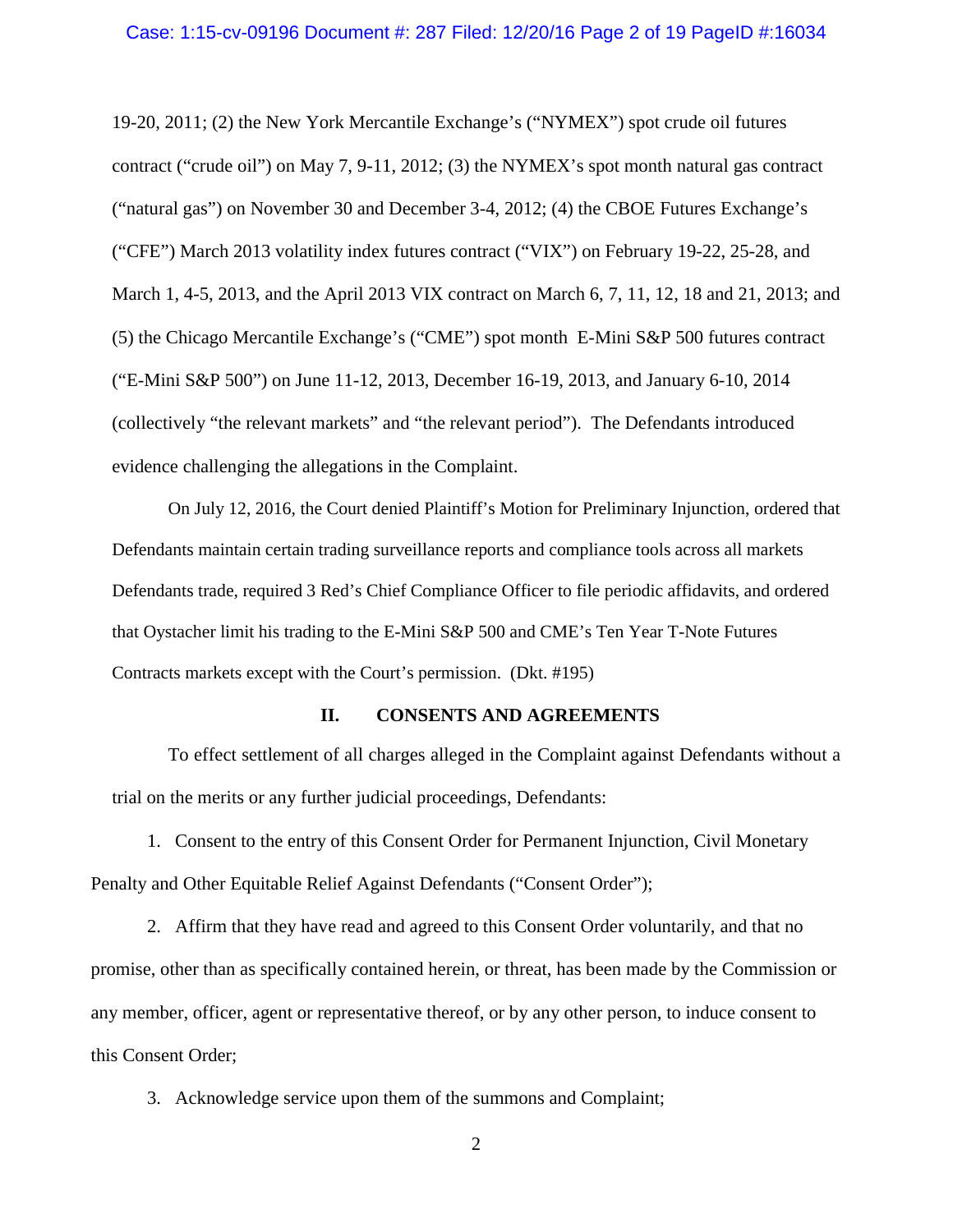4. Admit the jurisdiction of this Court over them and the subject matter of this action

pursuant to Section 6c of the Act, as amended, 7 U.S.C. § 13a-1 (2012);

5. Admit the jurisdiction of the Commission over the conduct and transactions at issue in

this action pursuant to the Act, 7 U.S.C. § 13a-1 (2012);

6. Admit that venue properly lies with this Court pursuant to Section 6c(e) of the Act, as

# amended, 7 U.S.C. § 13a-1(e) (2012);

- 7. Waive:
	- (a) Any and all claims that they may possess under the Equal Access to Justice Act, 5 U.S.C. § 504 (2012) and 28 U.S.C. § 2412 (2012), and/or the rules promulgated by the Commission in conformity therewith, Part 148 of the Regulations, 17 C.F.R. §§ 148.1 et seq. (2014), relating to, or arising from, this action;
	- (b) Any and all claims that they may possess under the Small Business Regulatory Enforcement Fairness Act of 1996, Pub. L. No. 104-121, §§ 201-253, 110 Stat. 847, 857-868 (1996), as amended by Pub. L. No. 110-28, § 8302, 121 Stat. 112, 204-205 (2007), relating to, or arising from, this action;
	- (c) Any claim of Double Jeopardy based upon the institution of this action or the entry in this action of any order imposing a civil monetary penalty or any other relief, including this Consent Order; and
	- (d) Any and all rights of appeal from this action, including but not limited to: the Court's rulings related to the Preliminary Injunction and Motion for Judgment on the Pleadings, as well as this Consent Order;

8. Consent to the continued jurisdiction of this Court over them for the purpose of

implementing and enforcing the terms and conditions of the Consent Order and for any other

purpose relevant to this action, even if Defendants now or in the future reside outside the

jurisdiction of this Court;

9. Agree that they will not oppose enforcement of this Consent Order by alleging that it fails to comply with Rule 65(d) of the Federal Rules of Civil Procedure and waive any objection

based thereon;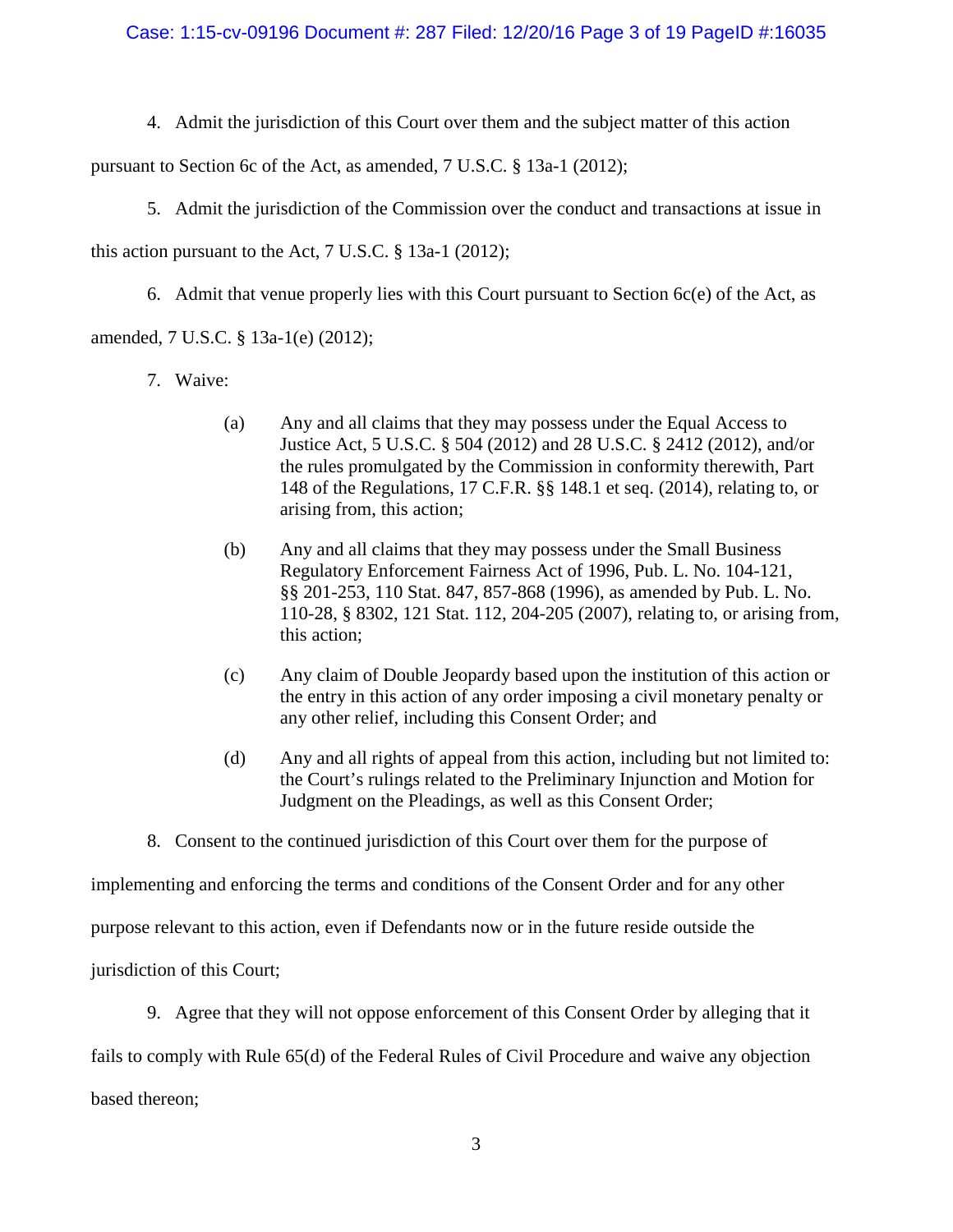#### Case: 1:15-cv-09196 Document #: 287 Filed: 12/20/16 Page 4 of 19 PageID #:16036

10. Agree that neither they nor any of their agents or employees under their authority or control shall take any action or make any public statement denying, directly or indirectly, any allegation in the Complaint or the Findings of Fact or Conclusions of Law in this Consent Order, or creating or tending to create the impression that the Complaint and/or this Consent Order is without a factual basis; provided, however, that nothing in this provision shall affect their: (a) testimonial obligations, or (b) right to take legal positions in other proceedings to which the Commission is not a party. Defendants shall undertake all steps necessary to ensure that their agents and employees under their authority or control understand and comply with this agreement;

11. Agree to provide immediate notice to this Court and the Commission by certified mail, in the manner required by paragraph 46 of Part VI of this Consent Order, of any bankruptcy proceeding filed by, on behalf of, or against any of them, whether inside or outside the United States;

12. Agree that no provision of this Consent Order shall in any way limit or impair the ability of any other person or entity to seek any legal or equitable remedy against Defendants in any other proceeding;

13. By consenting to the entry of this Consent Order, Defendants neither admit nor deny the allegations of the Complaint, the Findings of Fact, and the Conclusions of Law in this Consent Order, except as to jurisdiction and venue, which they admit. Further, Defendants agree and intend that the allegations contained in the Complaint and all of the Findings of Fact and Conclusions of Law contained in this Consent Order shall be taken as true and correct and be given preclusive effect, without further proof, in the course of:(a) any proceeding pursuant to Section 8a of the Act, 7 U.S.C. § 12a (2012), and/or Part 3 of the Regulations, 17 C.F.R. §§ 3.1 *et seq.* (2014); and/or (b) any proceeding to enforce the terms of this Consent Order. Defendants do not consent to the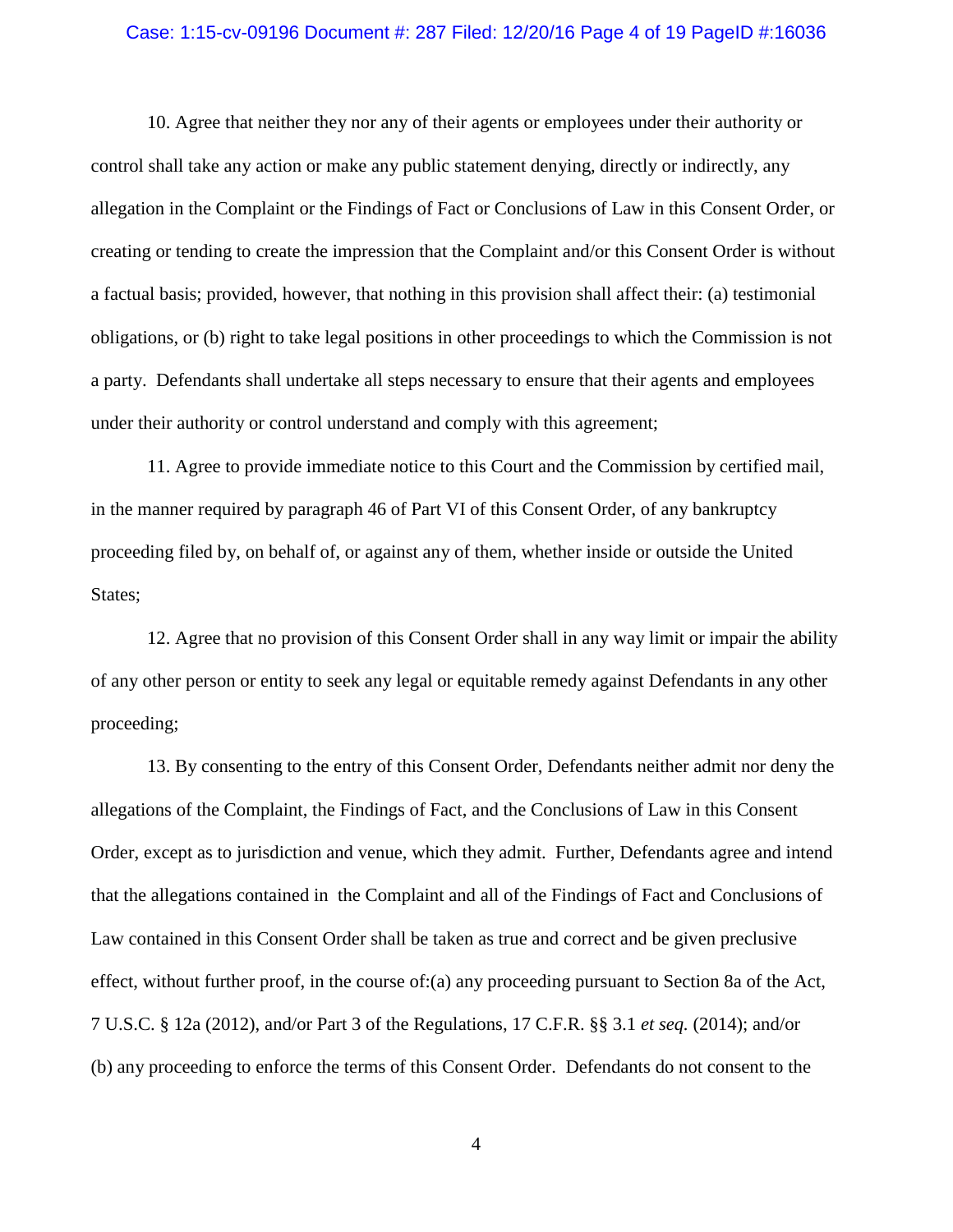### Case: 1:15-cv-09196 Document #: 287 Filed: 12/20/16 Page 5 of 19 PageID #:16037

use of this Consent Order, or the Findings of Fact and Conclusions of Law in this Consent Order, as the sole basis for any other proceeding brought by the Commission.

14. Consent to imposition of the undertakings and payment of civil monetary penalties, in the amounts specified below.

# **III. FINDINGS AND CONCLUSIONS**

The Court, being fully advised in the premises, finds that there is good cause for the entry of this Consent Order and that there is no just reason for delay. The Court therefore directs the entry of the following Findings of Fact, Conclusions of Law, permanent injunction, civil monetary penalty and equitable relief pursuant to Section 6c of the Act, 7 U.S.C. § 13a-1 (2012), as set forth herein.

# **THE PARTIES AGREE AND THE COURT HEREBY FINDS:**

### **A. Findings of Fact**

### **1. The Parties**

15. Plaintiff U.S. Commodity Futures Trading Commission is an independent federal regulatory agency charged by Congress with administering and enforcing the Act, as amended, 7 U.S.C. §§ 1-26 (2012), and the Regulations promulgated thereunder, 17 C.F.R. §§ 1.1 *et seq*. (2015).

16. Defendant 3 Red Trading LLC is a proprietary trading firm that employs both manual traders – where humans make trading decisions – and algorithmic traders – where computer algorithms make trading decisions. It has never been registered with the Commission in any capacity.

17. Defendant Igor Oystacher serves as 3 Red's President, Chief Executive Officer and principal trader. During the relevant time period, he was a principal and majority owner of 3 Red. He has never been registered with the Commission in any capacity. Defendant Oystacher is a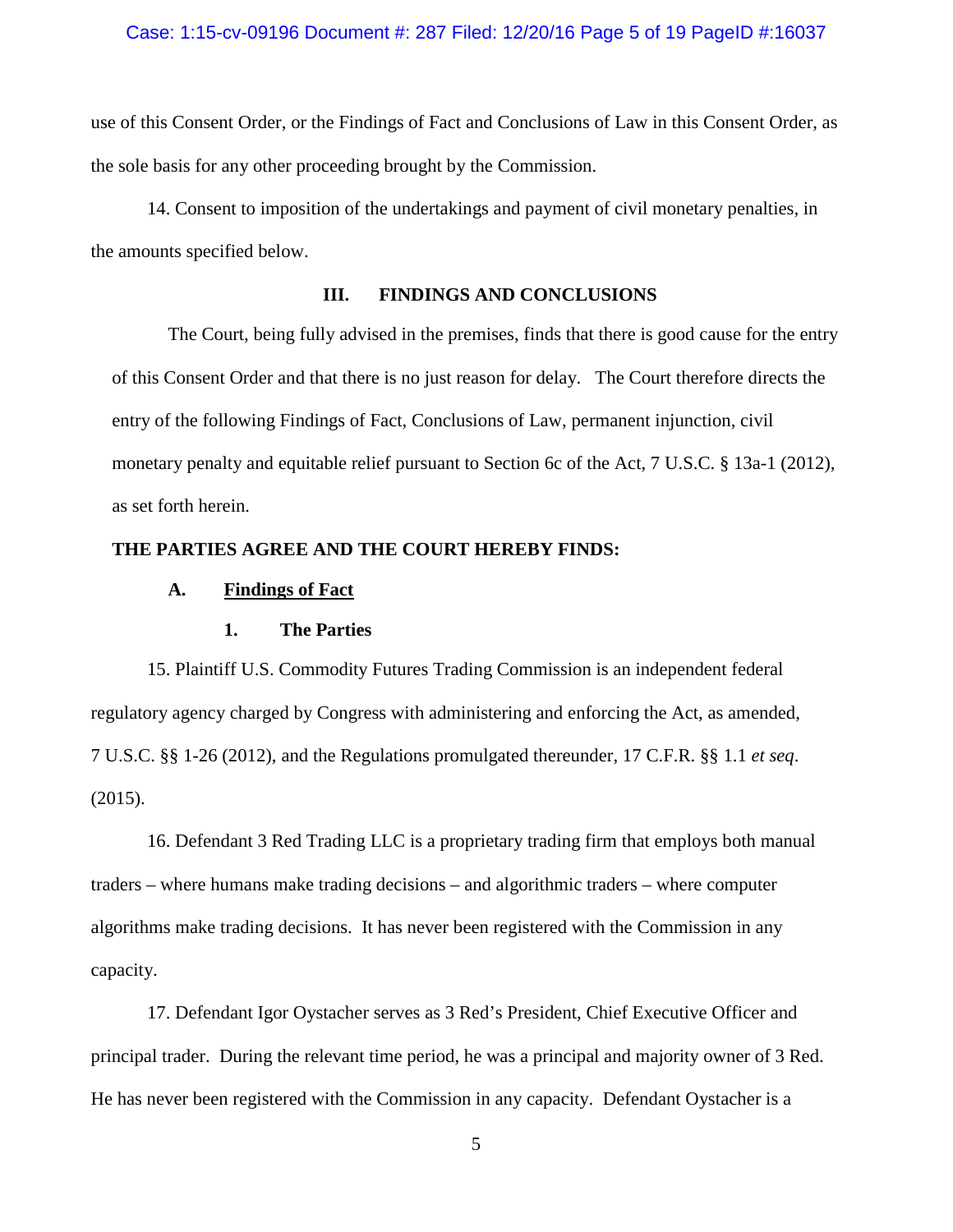### Case: 1:15-cv-09196 Document #: 287 Filed: 12/20/16 Page 6 of 19 PageID #:16038

manual trader. As such, he manually executes trades based on his own observations, assisted with trading tools. During the relevant period, he traded futures contracts on copper, crude oil, natural gas, VIX, and E-Mini S&P 500, on designated contract markets or "exchanges," and was the largest or among the largest traders in the respective contracts (as measured by the number of contracts traded) during the relevant period.

### **2. Defendants' Trading**

18. The trading on electronic trading platforms transmits market participant orders to a matching engine that aggregates the orders from across the market in each contract, then matches the orders to buy with orders to sell at the same price, generally following a "first-in, first-out" priority. Moreover, a relationship also exists between the price of an order and its execution. A price either can be "aggressive" or "passive" depending on where the price is located compared to the current "bid-ask spread" between the highest priced bid to buy and the lowest price offer (or "ask") to sell. A passive order cannot be immediately matched upon receipt by the exchange. Generally, the higher the limit price on a buy order, the more aggressive it is, and the lower the limit price on a sell order, the more aggressive it is.

19. The trading platform also distributes information back to market participants, such as order matches and executions, cancellations, changes in quantities, and changes in prices. From the perspective of market participants trading on the electronic platform, only the number of orders at various price levels and the number of contracts at each price level are visible; the identity of the originating market participant for each order is not. Market participants view this data through the market data feed and incorporate trading strategies based, in part, on that information. One factor that at least some market participants consider is "book pressure", which can indicate whether there exists more buying or selling interest in the market for a particular product, using the number of orders at each price level in the order book on both the buy and sell sides.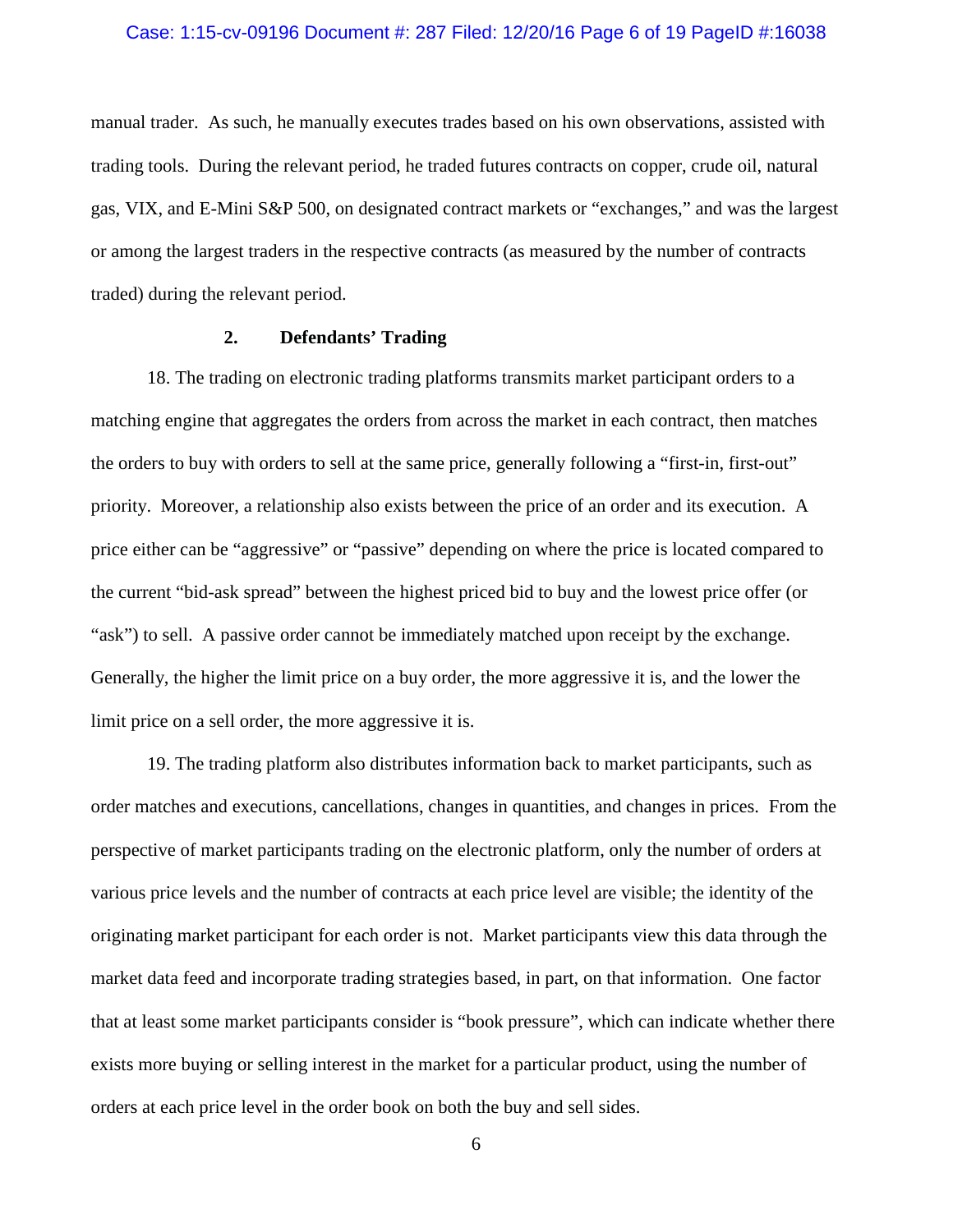#### Case: 1:15-cv-09196 Document #: 287 Filed: 12/20/16 Page 7 of 19 PageID #:16039

20. Oystacher and 3 Red manually traded these futures markets, using a commercially available trading platform, which included a commonly-used function designed to prevent a trader's own orders from matching with one another. In the industry, this type of software is known as a "wash blocker" and is often offered by the exchanges themselves. Oystacher used this functionality to place certain of the orders charged in the Complaint, which automatically and almost simultaneously cancelled existing orders on the opposite side of the market (that would have matched with the new orders).

21. Oystacher and 3 Red engaged in trading across all relevant markets during the relevant period, which included placing orders on both the buy and sell sides of the market. On one side, Oystacher placed one or more orders as passive orders at or near the best bid or offer price, behind existing orders placed by other market participants. These orders – characterized in the complaint as "cancel-side" or "spoof" orders –would not be filled until the existing orders at those price levels were filled or cancelled first. However, the size and number of the cancel-side orders created an impression of market depth and book pressure on that side of the market. Subsequently, on the other side of the market, Oystacher placed new orders – characterized in the complaint as "the trade side" or "flip" order(s) – which as a result of the wash blocker functionality would simultaneously (within 5 milliseconds) cancel any opposite order(s) at the same or better price that then traded against market participants who had placed orders on the same side as the cancel-side orders.

22. Oystacher's trading has triggered inquiries or investigations in every exchange on which he has traded. Numerous exchanges have sanctioned Oystacher and 3 Red for their improper trading activities. Oystacher was aware of all of these investigations.

23. Oystacher's particular quantities of cancel and trade-side order entries illustrate a number of characteristics across the markets charged in the Complaint. Specifically, Oystacher: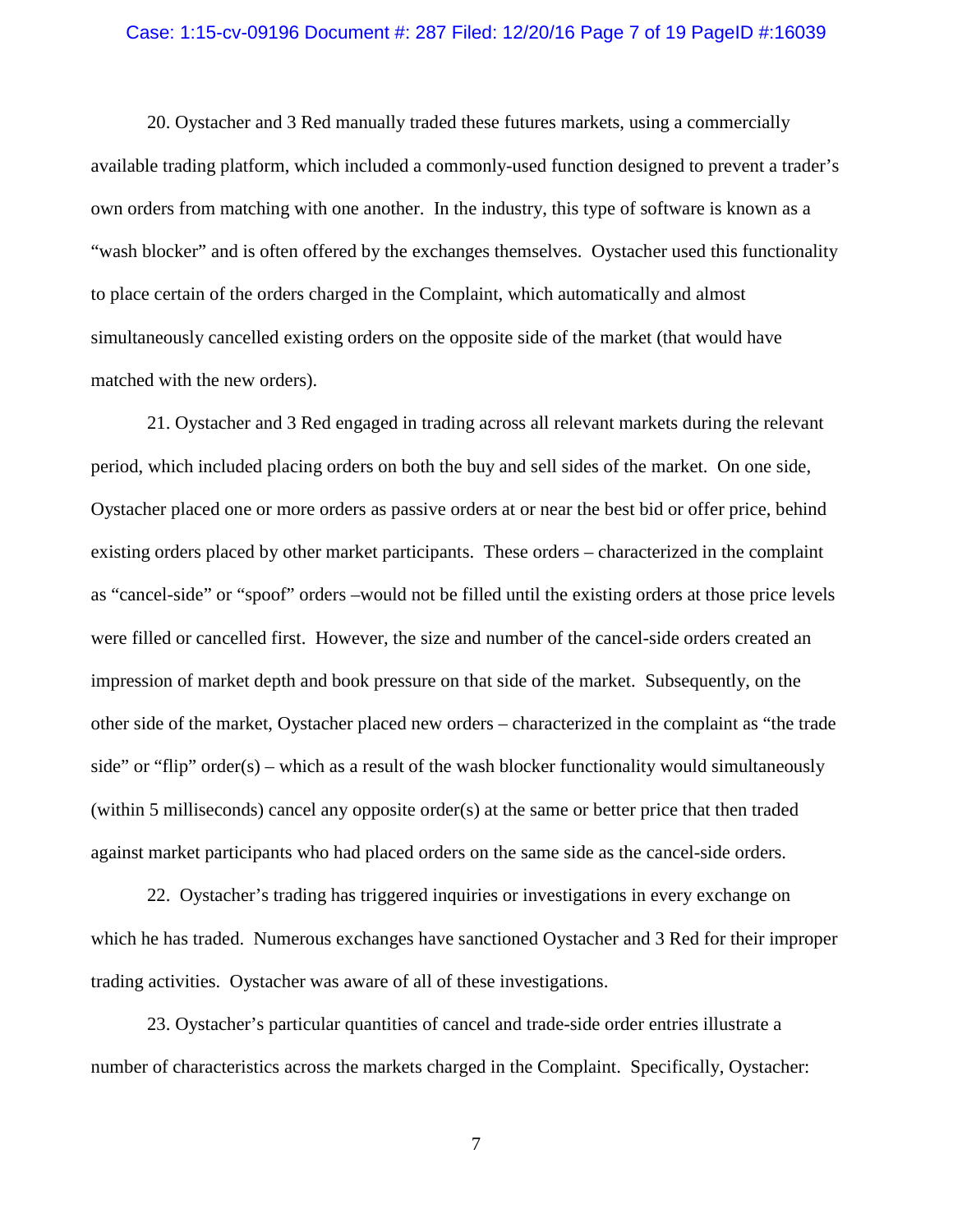#### Case: 1:15-cv-09196 Document #: 287 Filed: 12/20/16 Page 8 of 19 PageID #:16040

1) entered more cancel-side orders than all other market participants engaged in flip orders; 2) cancelled larger portions of his total entered orders upon flipping as compared to all other participants in each relevant market; 3) ordered a higher number of cancel-side contracts one second before the impending flip event as compared to earlier seconds – a phenomenon described as accelerating his cancel-side order entries the closer he got to his flip event; 4) created a cancelside order book imbalance both in the overall market and within his own trading by making cancelside order entries that were much larger in magnitude than the market's total number of orders already resting in the limit order book at the event price or better at the time he entered them; and 5) entered more trade-side orders after flip events than during non-flip transactions.

24. In addition, Oystacher made use of so-called "iceberg" or "hidden-quantity" orders offered by certain designated contract markets – *i.e*., copper, crude oil, natural gas, and E-Mini S&P 500 on the CME, but not the VIX on the CFE – whose order quantities (*i.e*., number of contracts) are only partially visible in the order book to other market participants. Oystacher used the iceberg function at a higher rate in his trade-side orders compared to his cancel-side orders in the markets that allowed such orders. As such, Oystacher's trade-side orders displayed a lower quantity of their contracts compared to his non-flip orders' displayed quantities.

25. As described in the Complaint, the following is one example of how Oystacher and 3 Red employed a manipulative or deceptive spoofing strategy on each of the relevant dates to buy or sell futures contracts in quantities and/or at price levels that would have otherwise not been available to them in the market, absent the conduct.

26. At 8:02:34.360 a.m. on November 30, 2012, Defendants were short 10 futures contracts in natural gas with additional pending orders to sell 182 contracts. Beginning at 8:02:34.576 a.m.,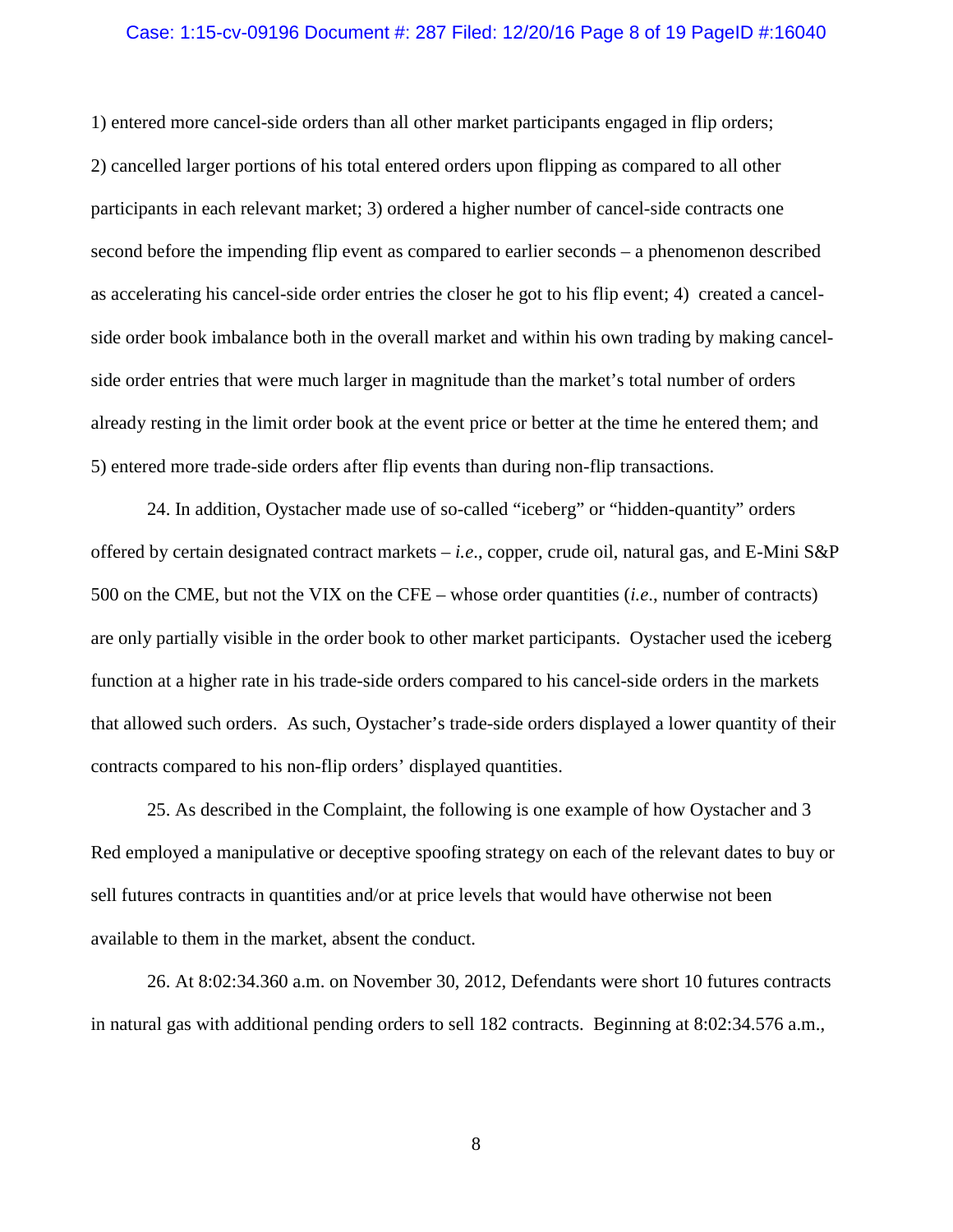Defendants proceeded to place seven visible orders to sell a total of 103 contracts behind other resting orders at the existing best offer price of \$3.671, as illustrated below:

|                | <b>State of the Visible Order Book</b><br><b>Prior to Defendants' Orders</b><br>08:02:34.360 |                  |               |                  |                  | <b>Defendants' Order Entry Activity</b><br>$08:02:34.576 - 08:02:34.918$ |               |                  |
|----------------|----------------------------------------------------------------------------------------------|------------------|---------------|------------------|------------------|--------------------------------------------------------------------------|---------------|------------------|
|                | <b>ORDER BOOK</b>                                                                            |                  |               |                  | <b>OYSTACHER</b> |                                                                          |               |                  |
| <b>Price</b>   | <b>Buy</b>                                                                                   | Buy              | <b>Sell</b>   | <b>Sell</b>      | Buy              | <b>Buy</b>                                                               | Sell          | <b>Sell</b>      |
|                | <b>Orders</b>                                                                                | <b>Contracts</b> | <b>Orders</b> | <b>Contracts</b> | <b>Orders</b>    | <b>Contracts</b>                                                         | <b>Orders</b> | <b>Contracts</b> |
| 3.675          |                                                                                              |                  | 29            | 135              |                  |                                                                          |               |                  |
| 3.674          |                                                                                              |                  | 20            | 35               |                  |                                                                          |               |                  |
| 3.673          |                                                                                              |                  | 17            | 38               |                  |                                                                          |               |                  |
| 3.672          |                                                                                              |                  | 18            | 32               |                  |                                                                          |               |                  |
| 3.671          |                                                                                              |                  | 5             | 9                |                  |                                                                          | 7             | <b>103</b>       |
| 3.670          | 8                                                                                            | 18               |               |                  |                  |                                                                          |               |                  |
| 3.669          | 18                                                                                           | 26               |               |                  |                  |                                                                          |               |                  |
| 3.668          | 19                                                                                           | 33               |               |                  |                  |                                                                          |               |                  |
| 3.667          | 22                                                                                           | 32               |               |                  |                  |                                                                          |               |                  |
| 3.666          | 15                                                                                           | 24               |               |                  |                  |                                                                          |               |                  |
|                |                                                                                              |                  |               |                  |                  |                                                                          |               |                  |
| <b>TOTALS:</b> | 82                                                                                           | 133              | 89            | 249              |                  |                                                                          | 7             | 103              |

27. Defendants' seven cancel-side orders increased the visible market depth (measured in contracts offered) at the best offer price by more than 1100% compared to what was visible to market participants at that same price before Defendants placed these cancel-side orders.

28. After Defendants' cancel-side orders appeared in the order book, other market participants placed orders to sell, and a new best sell/offer price of \$3.670 was established, as shown below:

| <b>State of the Visible Order Book</b> |            |                                |             |                  |  |  |  |
|----------------------------------------|------------|--------------------------------|-------------|------------------|--|--|--|
| <b>After Defendants' Orders</b>        |            |                                |             |                  |  |  |  |
| 08:02:34.951                           |            |                                |             |                  |  |  |  |
| <b>ORDER BOOK</b>                      |            |                                |             |                  |  |  |  |
| <b>Price</b>                           | <b>Buy</b> | Buy                            | <b>Sell</b> | Sell             |  |  |  |
|                                        |            | <b>Orders</b> Contracts Orders |             | <b>Contracts</b> |  |  |  |
| 3.674                                  |            |                                | 19          | 34               |  |  |  |
| 3.673                                  |            |                                | 17          | 32               |  |  |  |
| 3.672                                  |            |                                | 21          |                  |  |  |  |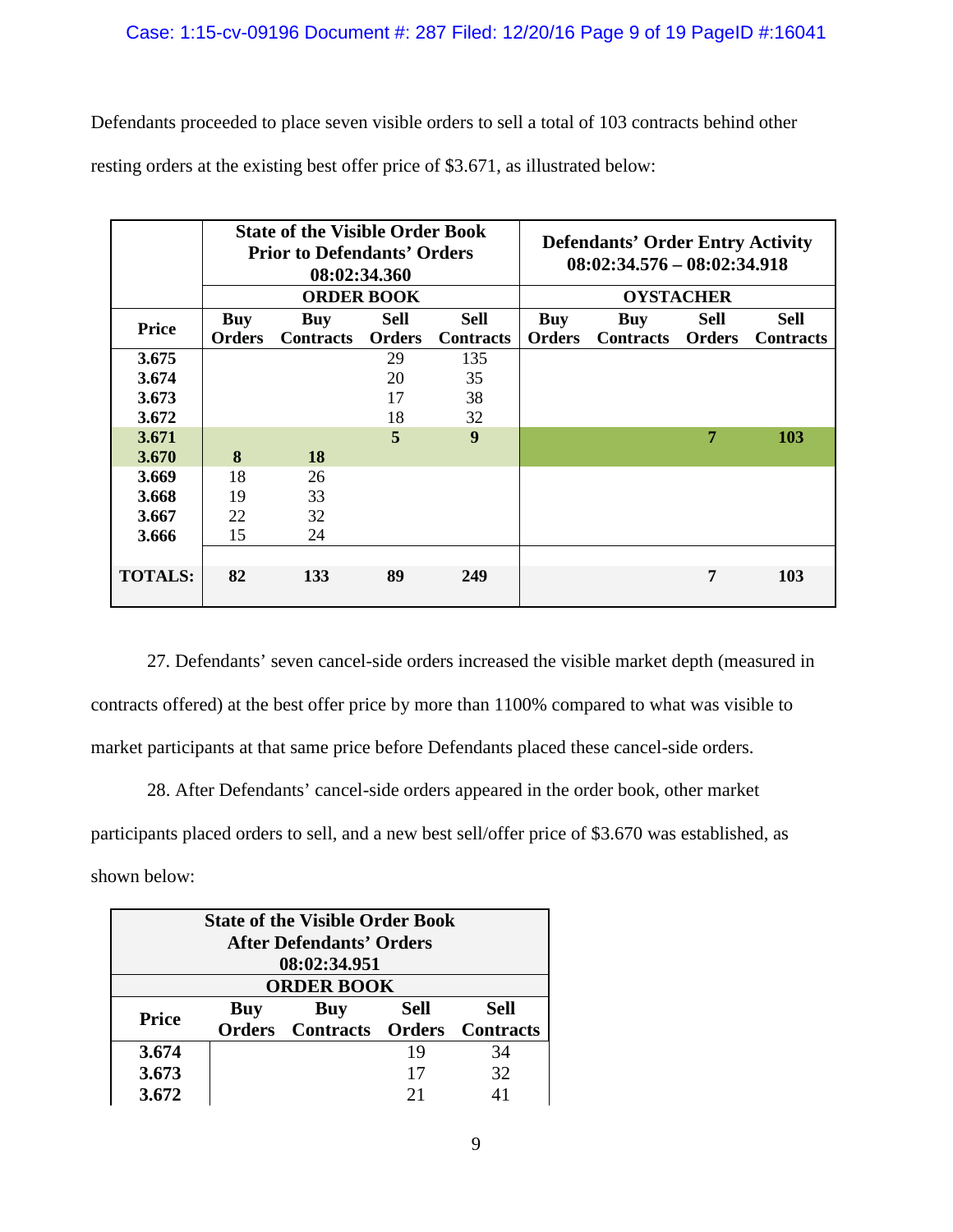Case: 1:15-cv-09196 Document #: 287 Filed: 12/20/16 Page 10 of 19 PageID #:16042

| 3.671          |    |     | 16 | 119 |
|----------------|----|-----|----|-----|
| 3.670          |    |     | 3  | 3   |
| 3.669          | 9  | 21  |    |     |
| 3.668          | 23 | 39  |    |     |
| 3.667          | 20 | 30  |    |     |
| 3.666          | 17 | 25  |    |     |
| 3.665          | 13 | 28  |    |     |
|                |    |     |    |     |
| <b>TOTALS:</b> | 82 | 143 | 76 | 229 |

29. The market for natural gas futures at 8:02:35.281 a.m., immediately before Defendants

canceled their cancel-side orders, looked as follows:

| <b>State of the Visible Order Book</b><br><b>Prior to Defendants' Cancels</b><br>08:02:35.281 |                      |                                       |      |                                 |  |  |  |  |
|-----------------------------------------------------------------------------------------------|----------------------|---------------------------------------|------|---------------------------------|--|--|--|--|
| <b>ORDER BOOK</b>                                                                             |                      |                                       |      |                                 |  |  |  |  |
| <b>Price</b>                                                                                  | Buy<br><b>Orders</b> | <b>Buy</b><br><b>Contracts Orders</b> | Sell | <b>Sell</b><br><b>Contracts</b> |  |  |  |  |
| 3.674                                                                                         |                      |                                       | 20   | 35                              |  |  |  |  |
| 3.673                                                                                         |                      |                                       | 19   | 34                              |  |  |  |  |
| 3.672                                                                                         |                      |                                       | 21   | 41                              |  |  |  |  |
| 3.671                                                                                         |                      |                                       | 18   | 121                             |  |  |  |  |
| 3.670                                                                                         |                      |                                       | 4    | $\overline{\mathbf{4}}$         |  |  |  |  |
| 3.669                                                                                         | 9                    | 21                                    |      |                                 |  |  |  |  |
| 3.668                                                                                         | 23                   | 39                                    |      |                                 |  |  |  |  |
| 3.667                                                                                         | 20                   | 30                                    |      |                                 |  |  |  |  |
| 3.666                                                                                         | 17                   | 25                                    |      |                                 |  |  |  |  |
| 3.665                                                                                         | 13                   | 28                                    |      |                                 |  |  |  |  |
|                                                                                               |                      |                                       |      |                                 |  |  |  |  |
| <b>TOTALS:</b>                                                                                | 82                   | 143                                   | 82   | 235                             |  |  |  |  |

30. At 8:02:35.304 a.m., market data reflects that Defendants canceled their seven cancelside orders at \$3.671, although they had been pending less than 750 milliseconds, and none had resulted in any fills. Market data indicates that over the next three milliseconds, Defendants aggressively "flipped" and crossed the spread by placing two buy orders for a total of 50 contracts at a price of \$3.671. Because Defendants' flip orders to buy would have been matched against their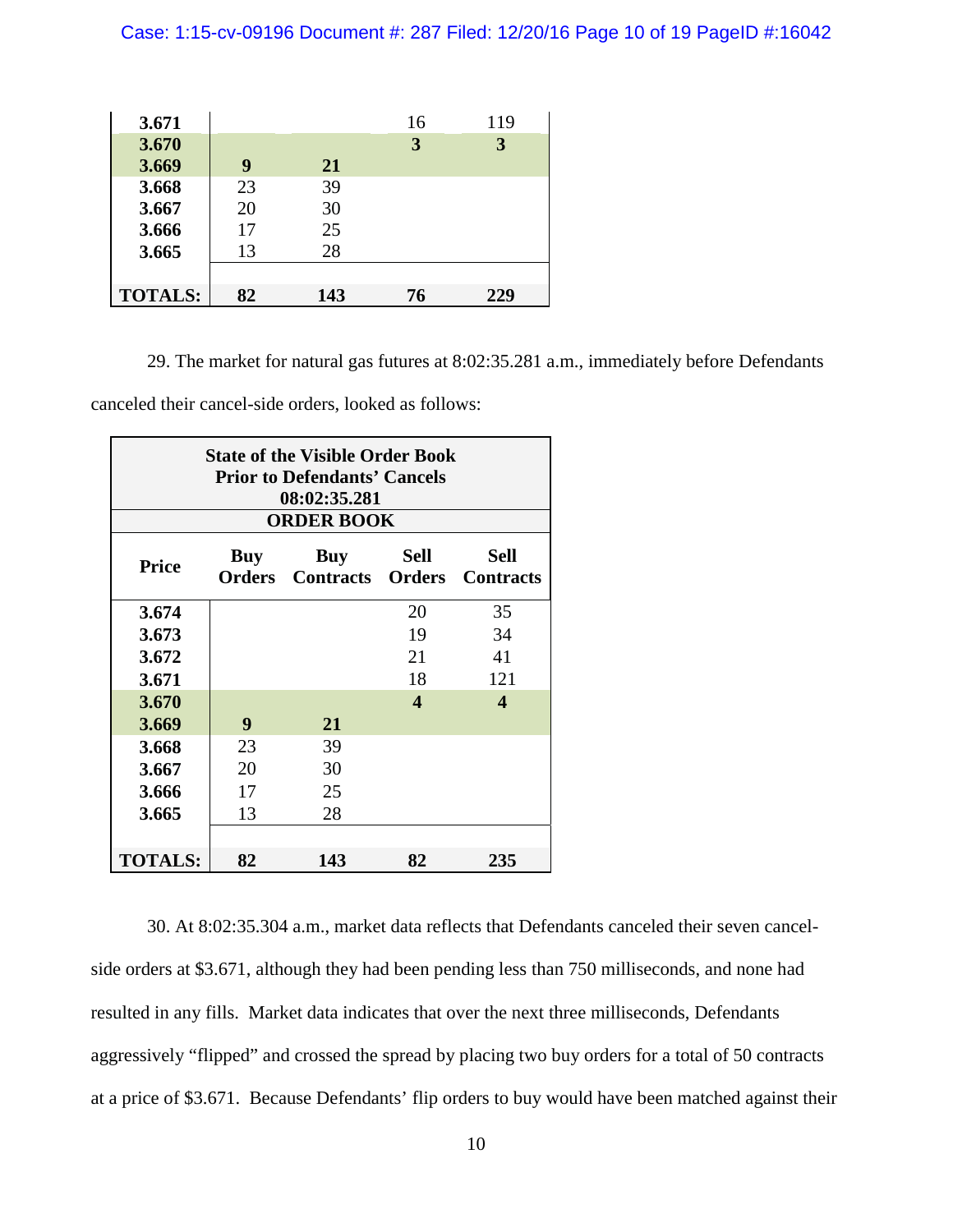## Case: 1:15-cv-09196 Document #: 287 Filed: 12/20/16 Page 11 of 19 PageID #:16043

pending cancel-side orders to sell at the same price, the wash blocker function in their trading platform automatically canceled these cancel-side orders. In this example, Defendants were able to almost simultaneously place new orders and cancel existing opposite orders at the same or better price with a single button push.

31. Over the next ten seconds, Defendants' aggressive flip orders to buy 50 contracts were filled with 39 contracts at \$3.671 and 4 contracts at 3.670. About a second after the last fill, Oystacher and 3 Red canceled the remaining portion of one of the flip buy orders.

32. The following table illustrates Defendants' cancel and flip activity as well as the state of the Order Book at 08:02:35.309 a.m., after Defendants' flip orders had been mostly filled and subsequently canceled:

|                | <b>State of the Visible Order Book</b><br>After Defendants' Cancel & Flip<br>08:02:35.309 |                                |                              |                                 |                             | <b>Defendants' Cancel &amp; Flip Activity</b><br>$08:02:35.304 - 08:02:35.307$ |             |                                 |  |
|----------------|-------------------------------------------------------------------------------------------|--------------------------------|------------------------------|---------------------------------|-----------------------------|--------------------------------------------------------------------------------|-------------|---------------------------------|--|
|                | <b>ORDER BOOK</b>                                                                         |                                |                              |                                 | <b>OYSTACHER</b>            |                                                                                |             |                                 |  |
| <b>Price</b>   | <b>Buy</b><br><b>Orders</b>                                                               | <b>Buy</b><br><b>Contracts</b> | <b>Sell</b><br><b>Orders</b> | <b>Sell</b><br><b>Contracts</b> | <b>Buy</b><br><b>Orders</b> | <b>Buy</b><br><b>Contracts Orders</b>                                          | <b>Sell</b> | <b>Sell</b><br><b>Contracts</b> |  |
| 3.676          |                                                                                           |                                | 19                           | 77                              |                             |                                                                                |             |                                 |  |
| 3.675          |                                                                                           |                                | 26                           | 132                             |                             |                                                                                |             |                                 |  |
| 3.674          |                                                                                           |                                | 20                           | 35                              |                             |                                                                                |             |                                 |  |
| 3.673          |                                                                                           |                                | 18                           | 33                              |                             |                                                                                |             |                                 |  |
| 3.672          |                                                                                           |                                | 18                           | 38                              |                             |                                                                                |             |                                 |  |
| 3.671          | $\mathbf{1}$                                                                              | $\mathbf{1}$                   |                              |                                 | $\mathbf{2}$                | 50                                                                             | 7           | 103                             |  |
| 3.670          | 3                                                                                         | $\overline{4}$                 |                              |                                 |                             |                                                                                |             |                                 |  |
| 3.669          | 15                                                                                        | 28                             |                              |                                 |                             |                                                                                |             |                                 |  |
| 3.668          | 23                                                                                        | 39                             |                              |                                 |                             |                                                                                |             |                                 |  |
| 3.667          | 20                                                                                        | 30                             |                              |                                 |                             |                                                                                |             |                                 |  |
| <b>TOTALS:</b> | 62                                                                                        | 102                            | <b>101</b>                   | 315                             | $\mathbf{2}$                | 50                                                                             |             |                                 |  |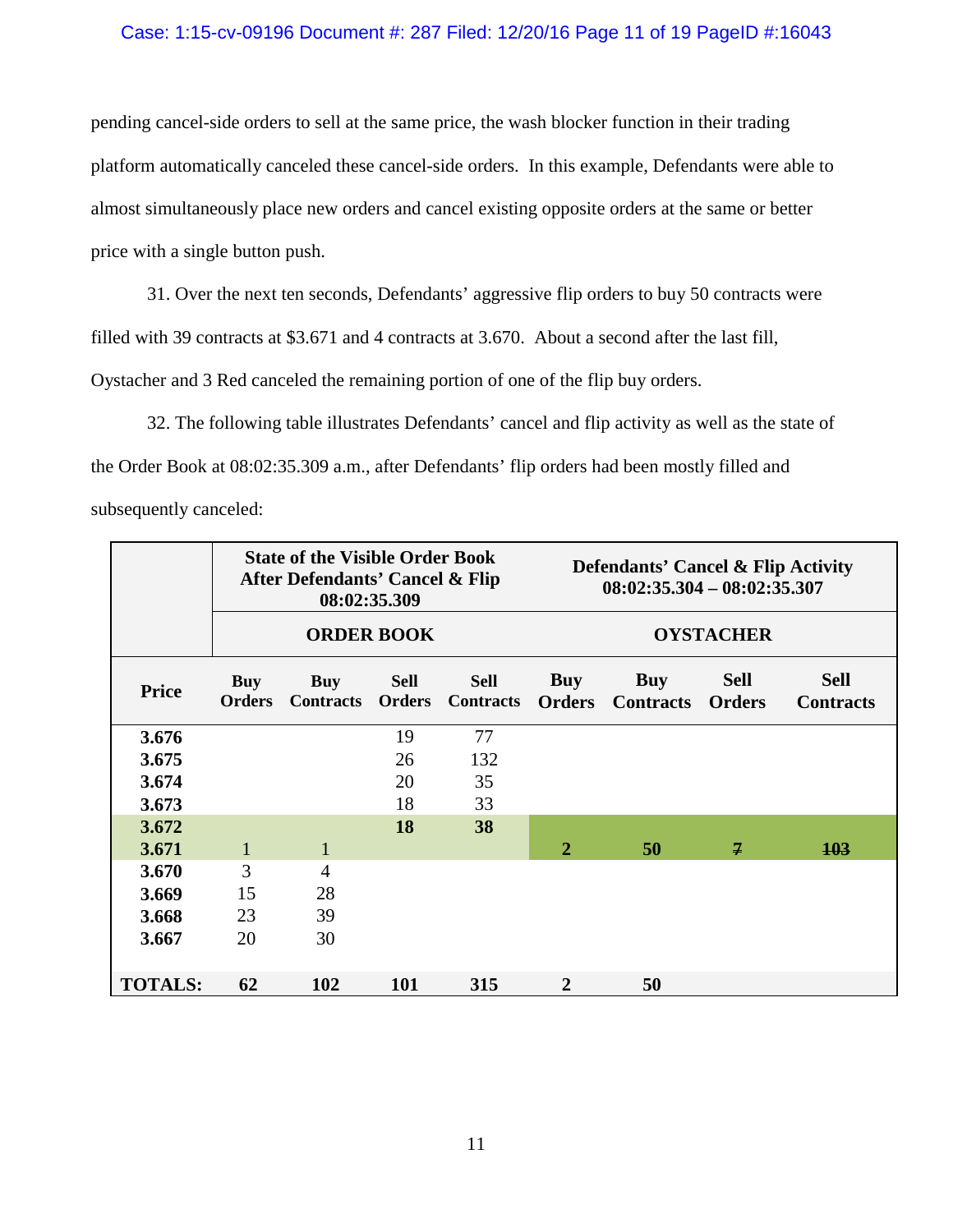33. After Defendants' flip orders were mostly filled and then partially canceled, the new lowest sell price was \$3.672. In this instance, Defendants purchased 43 contracts, most at a price not available before Defendants entered their cancel-side orders.

### **B. Conclusions of Law**

### **1. Jurisdiction and Venue**

34. This Court has jurisdiction over this action pursuant to Section 6c of the Act, 7 U.S.C. § 13a-1 (2012), which provides that whenever it shall appear to the Commission that any person has engaged, is engaging, or is about to engage in any act or practice constituting a violation of any provision of the Act or any rule, regulation, or order promulgated thereunder, the Commission may bring an action in the proper district court of the United States against such person to enjoin such act or practice, or to enforce compliance with the Act, or any rule, regulation or order thereunder.

35. Venue properly lies with this Court pursuant to Section 6c(e) of the Act, 7 U.S.C. § 13a-1(e) (2012), because Defendants resided in this jurisdiction at the time of the acts and practices in violation of the Act, Defendants transacted business in this District, and certain transactions, acts, and practices alleged in the Complaint and described herein, occurred, are occurring, and/or are about to occur within this District.

# **2. Violations of Sections 4c and 6(c)(1) and Regulation 180.1 of the Commodity Exchange Act (Spoofing and Employment of a Manipulative or Deceptive Device)**

36. Section  $4c(a)(5)(C)$  of the Act, 7 U.S.C. § 6c(a)(5)(C) (2012), makes it unlawful for any person to engage in trading or conduct on a registered entity that "is of the character of or commonly known to the trade as 'spoofing' (bidding or offering with the intent to cancel the bid or offer before execution)."

37. Section 6(c)(1) of the Act, 7 U.S.C. § 9(1) (2012), and Regulation 180.1, 17 C.F.R. § 180.1 (2015), make it unlawful for any person to intentionally or recklessly employ, or attempt to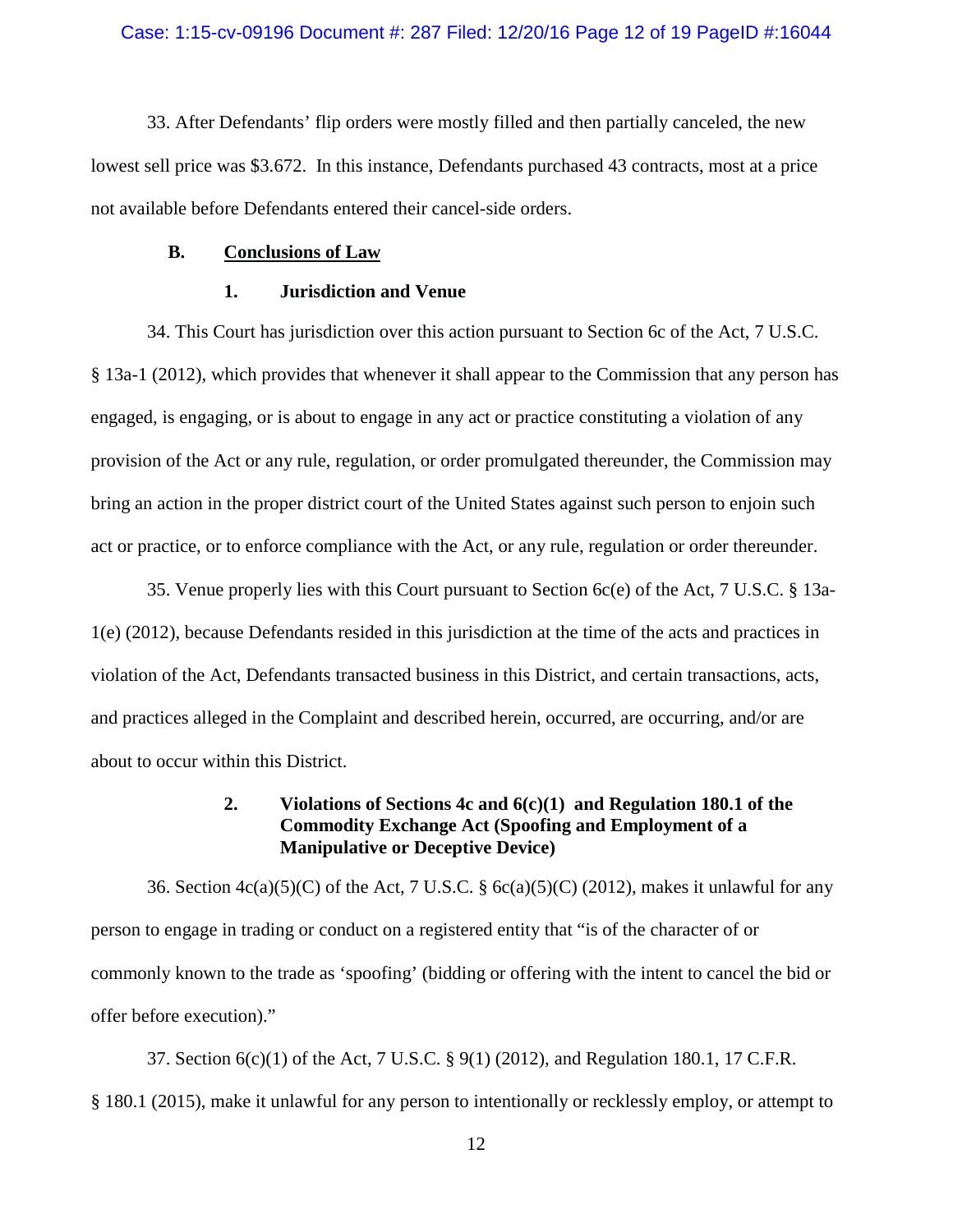### Case: 1:15-cv-09196 Document #: 287 Filed: 12/20/16 Page 13 of 19 PageID #:16045

use or employ any manipulative device, scheme, or artifice to defraud in connection with commodity futures.

38. By the conduct described in the Complaint and in paragraphs 18 through 33 above, Defendants entered bids or offers with the intent to cancel the bids or offers before execution in violation of Section  $4c(a)(5)(C)$ , 7 U.S.C. § 6c(a)(5)(C).

39. By the conduct described in the Complaint and in paragraphs 18 through 33 above, Defendants intentionally or recklessly used or employed, or attempted to use or employ, a manipulative device, scheme, or artifice to defraud in connection with contracts for future delivery on or subject to the rules of a registered entity in violation of Section  $6(c)(1)(a)$  of the Act, 7 U.S.C. § 9(1)(a) and CFTC Regulation 180.1, 17 C.F.R. § 180.1.

40. Unless restrained and enjoined by this Court, there is a reasonable likelihood that the Defendants will continue to engage in the acts and practices alleged in the Complaint and in similar acts and practices in violation of the Act and Regulations.

# **IV. PERMANENT INJUNCTION**

# **IT IS HEREBY ORDERED THAT:**

41. Based upon and in connection with the foregoing conduct, pursuant to Section 6c of the CEA, as amended, 7 U.S.C. § 13a-1:

- (a) Defendants are permanently restrained, enjoined and prohibited from placing passive displayed order(s) at the best price or near the best price on one side of the market behind existing orders in such size and/or number that it creates a false or misleading impression of market depth and/or book pressure and then subsequently cancelling those orders simultaneously or nearly simultaneously with the entry of an order at the same or better price on the opposite side of the market in violation of Section 4c(a)(5)(C) of the Act, 7 U.S.C. § 6c(a)(5)(C) (2012).
- (b) Defendants are permanently restrained, enjoined and prohibited from trading in a way that creates a false or misleading impression of market depth and/or book pressure in violation of Section  $6(c)(1)$  of the Act, 7 U.S.C. § 9(1) (2012), or Regulation 180.1, 17 C.F.R. § 180.1 (2015).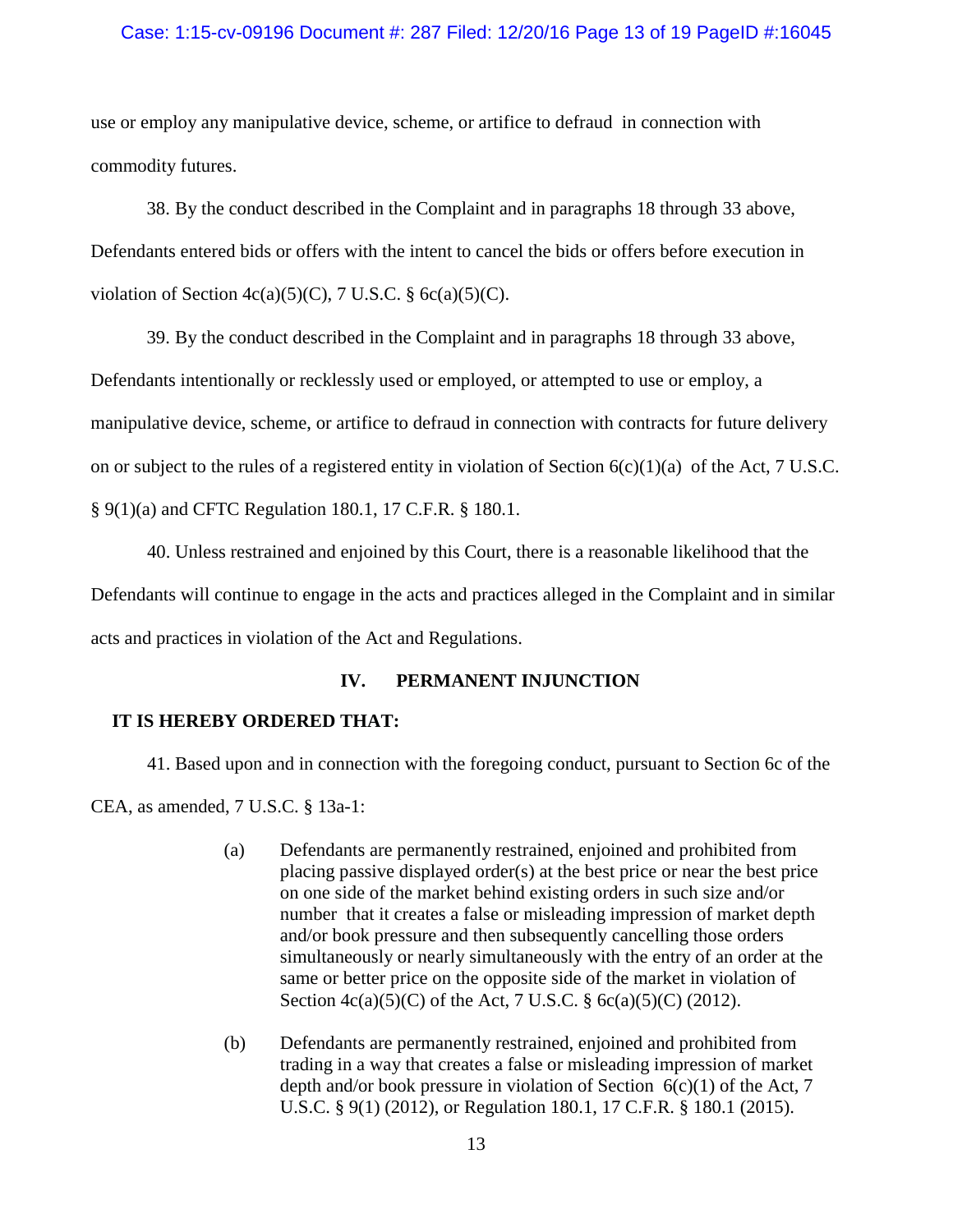- (c) For a period of three (3) years commencing from the date of the entry of this Consent Order, James G. Lundy is hereby appointed as an independent monitor (the "Monitor"). The Monitor will assess and monitor 3 Red's and Oystacher's trading (through 3 Red or any accounts Oystacher owns or controls) for the purpose of identifying violations of Sections  $4c(a)(5)(C)$  and  $6(c)(1)$  of the Act and/or Regulation 180.1 in accordance with a Monitoring Agreement consented to and approved by 3 Red and the CFTC.
- (d) For a period of eighteen months commencing from the date of the entry of this Consent Order:
	- i. Defendants must employ: (a) the "Dynamic Max Quantity at Price Tool;" and (b) the "Delayed Replace for Cancel/Replace, as modified, with respect to all of Oystacher's futures trading on U.S. exchanges;
	- ii. 3 Red's Chief Compliance Officer must file a sworn affidavit on the first of every month affirming that these trading restrictions and compliance tools remain in place with respect to Oystacher's trading and that Oystacher has not violated any of them.

## **V. CIVIL MONETARY PENALTY**

42. Defendants shall pay, jointly and severally, a civil monetary penalty in the amount of two-million, five-hundred thousand dollars (\$2,500,000) (the "CMP Obligations"), plus postjudgment interest, within ten (10) days of the entry of this Consent Order. If the CMP Obligation is not paid in full within ten (10) days of the date of the entry of this Consent Order, then post – judgment interest shall accrue on the CMP Obligation beginning on the date of entry of this Consent Order and shall be determined by using the Treasury Bill rate prevailing on the date of entry of this Consent Order pursuant to 28 U.S.C. § 1961 (2012).

43. Defendants shall pay their CMP Obligations by electronic funds transfer, U.S. postal money order, certified check, bank cashier's check, or bank money order. If payment is to be made other than by electronic funds transfer, then the payment shall be made payable to the Commodity Futures Trading Commission and sent to the address below:

Commodity Futures Trading Commission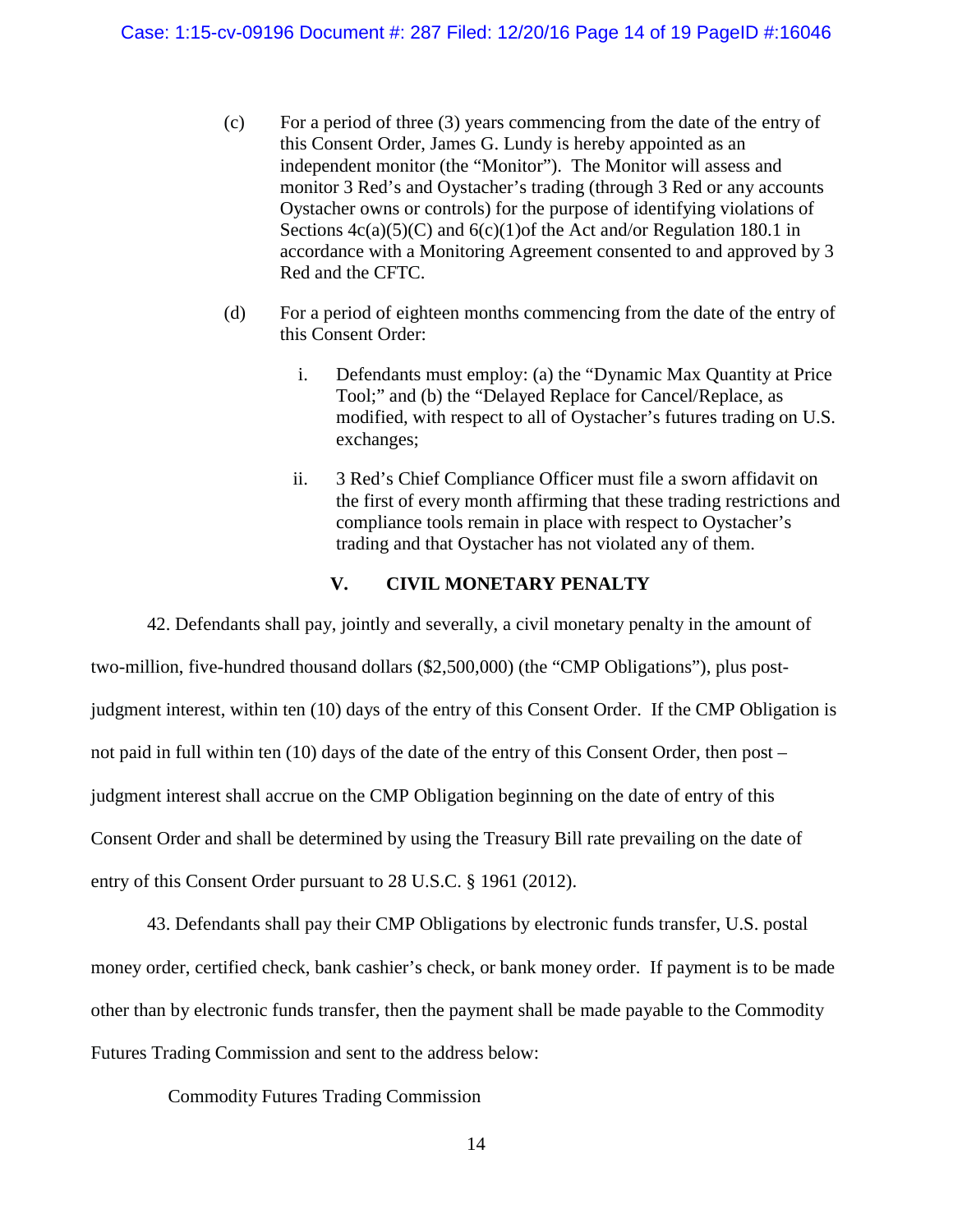Division of Enforcement ATTN: Accounts Receivables DOT/FAA/MMAC/AMZ-341 CFTC/CPSC/SEC 6500 S. MacArthur Blvd. Oklahoma City, OK 73169 Telephone: (405) 954-7262 nikki.gibson@faa.gov

If payment by electronic funds transfer is chosen, Defendants shall contact Nikki Gibson or her successor at the address above to receive payment instructions and shall fully comply with those instructions. Defendants shall accompany payment of the CMP Obligation with a cover letter that identifies Defendants and the name and docket number of this proceeding. Defendants shall simultaneously transmit copies of the cover letter and the form of payment to the Chief Financial Officer, Commodity Futures Trading Commission, Three Lafayette Centre, 1155 21st Street, NW, Washington, D.C. 20581.

44. Partial Satisfaction: Acceptance by the Commission of any partial payment of Defendants' CMP Obligation shall not be deemed a waiver of their obligations to make further payments pursuant to this Order, or a waiver of the Commission's right to seek to compel payment of any remaining balance.

### **VI. MISCELLANEOUS PROVISIONS**

45. Injunctive and Equitable Relief Provisions: The injunctive and equitable relief provisions of this Order shall be binding upon Defendants, upon any person under the authority or control of any of the Defendants, and upon any person who receives actual notice of this Order, by personal service, email, facsimile or otherwise insofar as he or she is acting in active concert or participation with Defendants.

46. Notice: All notices required to be given by any provision in this Order shall be sent certified mail, return receipt requested, as follows: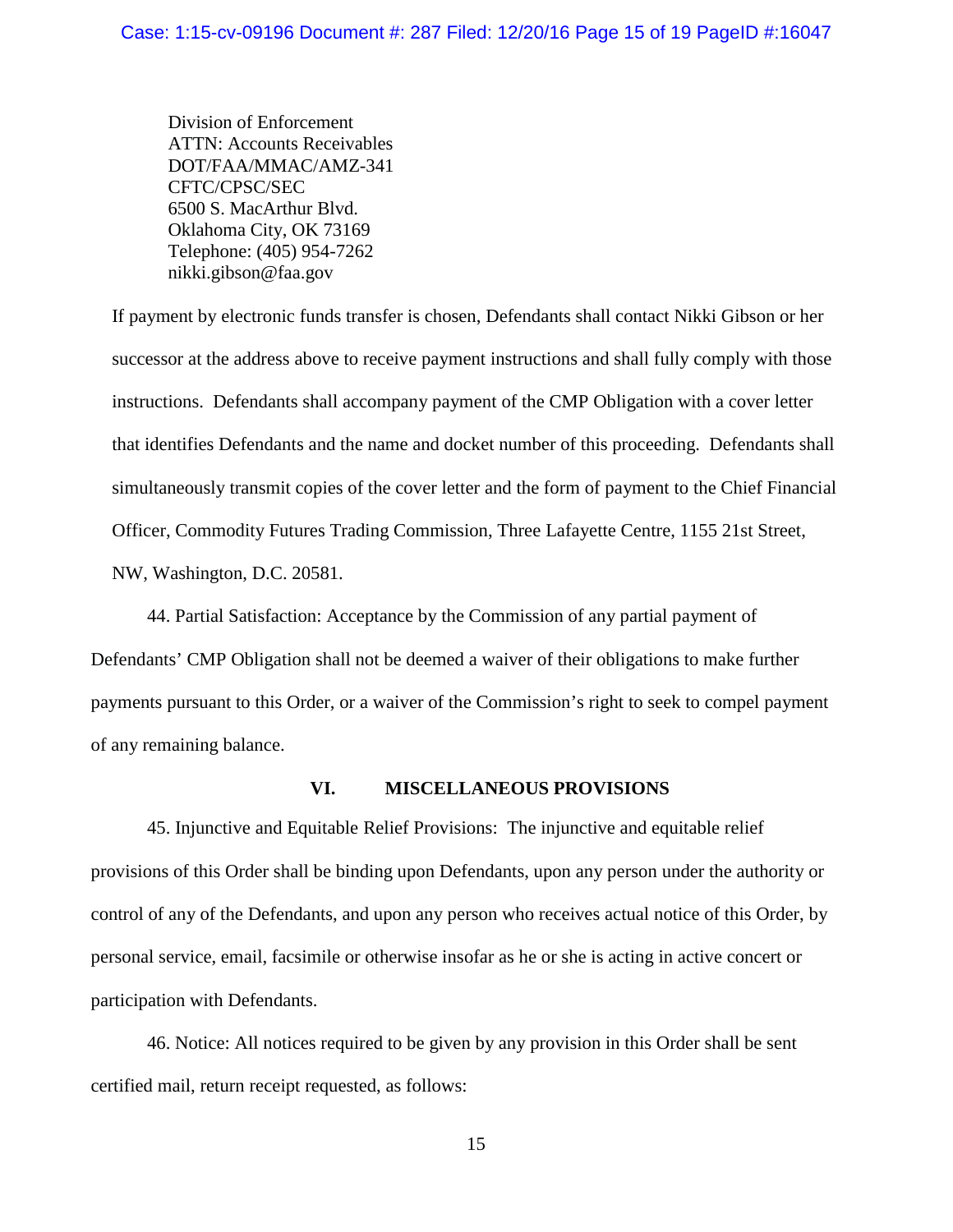Notice to Commission:

Rosemary Hollinger Deputy Director Division of Enforcement Commodity Futures Trading Commission 525 W. Monroe St., Suite 1100 Chicago, Illinois 60661

Notice to the Monitor:

James G. Lundy Drinker Biddle & Reath LLP 191 N. Wacker Dr., Ste. 3700 Chicago, IL 60606

Notice to Defendants:

Christian Kemnitz Katten Muchin Rosenman LLP 525 West Monroe Street Chicago, Illinois 60661

All such notices to the Commission or the Monitor shall reference the name and docket number of this action.

47. Change of Address/Phone: Until such time as Defendants satisfy in full their CMP Obligation and the period of monitoring has elapsed, as set forth in this Order, Defendants shall provide written notice to the Commission by certified mail of any change to their telephone number and mailing address within ten (10) calendar days of the change.

48. Entire Agreement and Amendments: The Consent Order incorporates all of the terms and conditions of the settlement among the parties hereto to date. Nothing shall serve to amend or modify this Consent Order in any respect whatsoever, unless: (a) reduced to writing; (b) signed by all parties hereto; and (c) approved by order of this Court.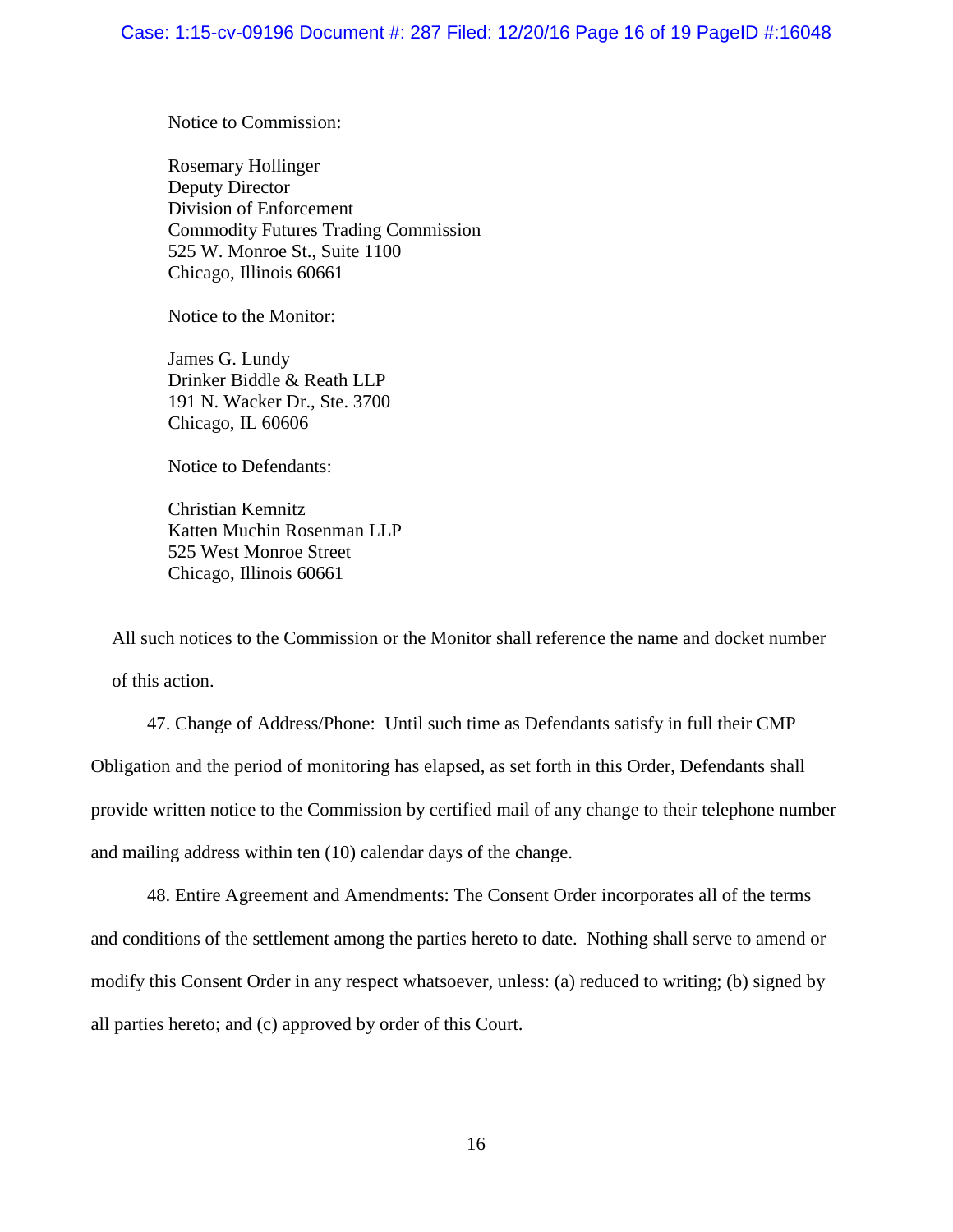#### Case: 1:15-cv-09196 Document #: 287 Filed: 12/20/16 Page 17 of 19 PageID #:16049

49. Invalidation: If any provision of this Order or if the application of any provision or circumstance is held invalid, then the remainder of this Order and the application of the provision to any other person or circumstance shall not be affected by the holding.

50. Waiver: The failure of any party to this Consent Order at any time to require performance of any provision of this Consent Order shall in no manner affect the right of the party at a later time to enforce the same or any other provision of this Consent Order. No waiver in one or more instances of the breach of any provisions contained in this Consent Order shall be deemed to be or construed as a further or continuing waiver of such breach or waiver of the breach of any other provision of this Consent Order.

51. Continuing Jurisdiction of this Court: This Court shall retain jurisdiction of this action to ensure compliance with this Order and for all other purposes related to this action, including any motion by the Defendants to modify, or for relief from, the terms of this Order.

52. Counterparts and Facsimile Execution: This Consent Order may be executed in two or more counterparts, all of which shall be considered one and the same agreement and shall become effective when one or more counterparts have been signed by each of the parties hereto and delivered (by facsimile, e-mail, or otherwise) to the other party, it being understood that all parties need not sign the same counterpart. Any counterpart or other signature to this Consent Order that is delivered by any means shall be deemed for all purposes as constituting good and valid execution and delivery by such party of this Consent Order.

53. Contempt: Defendants understand that the terms of the Consent Order are enforceable through contempt proceedings, and that, in any such proceedings they may not challenge the validity of this Consent Order.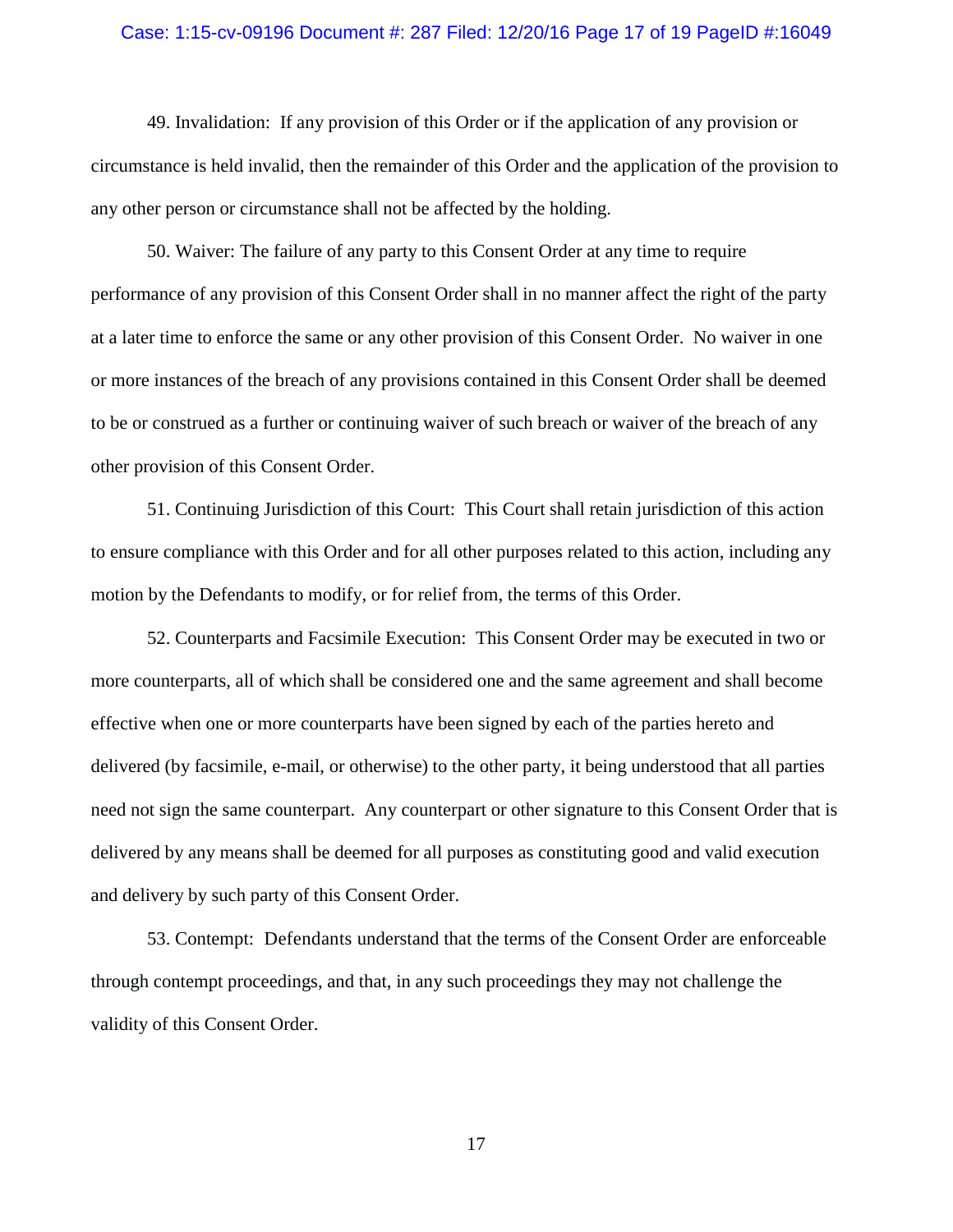Case: 1:15-cv-09196 Document #: 287 Filed: 12/20/16 Page 18 of 19 PageID #:16050

54. Agreements and Undertakings: Defendants shall comply with all of the undertakings

and agreements set forth in this Consent Order.

**SO ORDERED,** at Chicago, Illinois on this  $\frac{20 \text{th}}{4}$  day of  $\frac{\text{December}}{4}$ , 2016

 $\mathcal{A}b.$   $\epsilon$ AMY J. ST. UVJ

UNITED STATES DISTRICT JUDGE

**CONSENTED TO:** Leor B. Oystacher

APPROVED AS TO FORM:

By: /s/ Christian Kemnitz Christian Kemnitz Katten Muchin Rosenman LLP 525 West Monroe Street Chicago, Illinois 60661 Christian.kemnitz@kattenlaw.com

Dated: , 2016

U.S. Commodity Futures Trading Commission,

By: /s/ Rosemary Hollinger Rosemary Hollinger Deputy Director Division of Enforcement 525 W. Monroe St., #1100 Chicago, IL 60661  $(312) 596 - 0520$ rhollinger@cftc.gov

By: /s/ Elizabeth M. Streit Elizabeth M. Streit Chief Trial Attorney 525 W. Monroe St., #1100 Chicago, IL 60661  $(312) 596 - 0537$ estreit@cftc.gov

By: /s/ Jon J. Kramer Jon J. Kramer 525 W. Monroe St., #1100 Chicago, IL 60661  $(312) 596 - 0563$ jkramer@cftc.gov

By: /s/ Allison V. Passman Allison V. Passman

<sup>3</sup> Red Trading LLC,